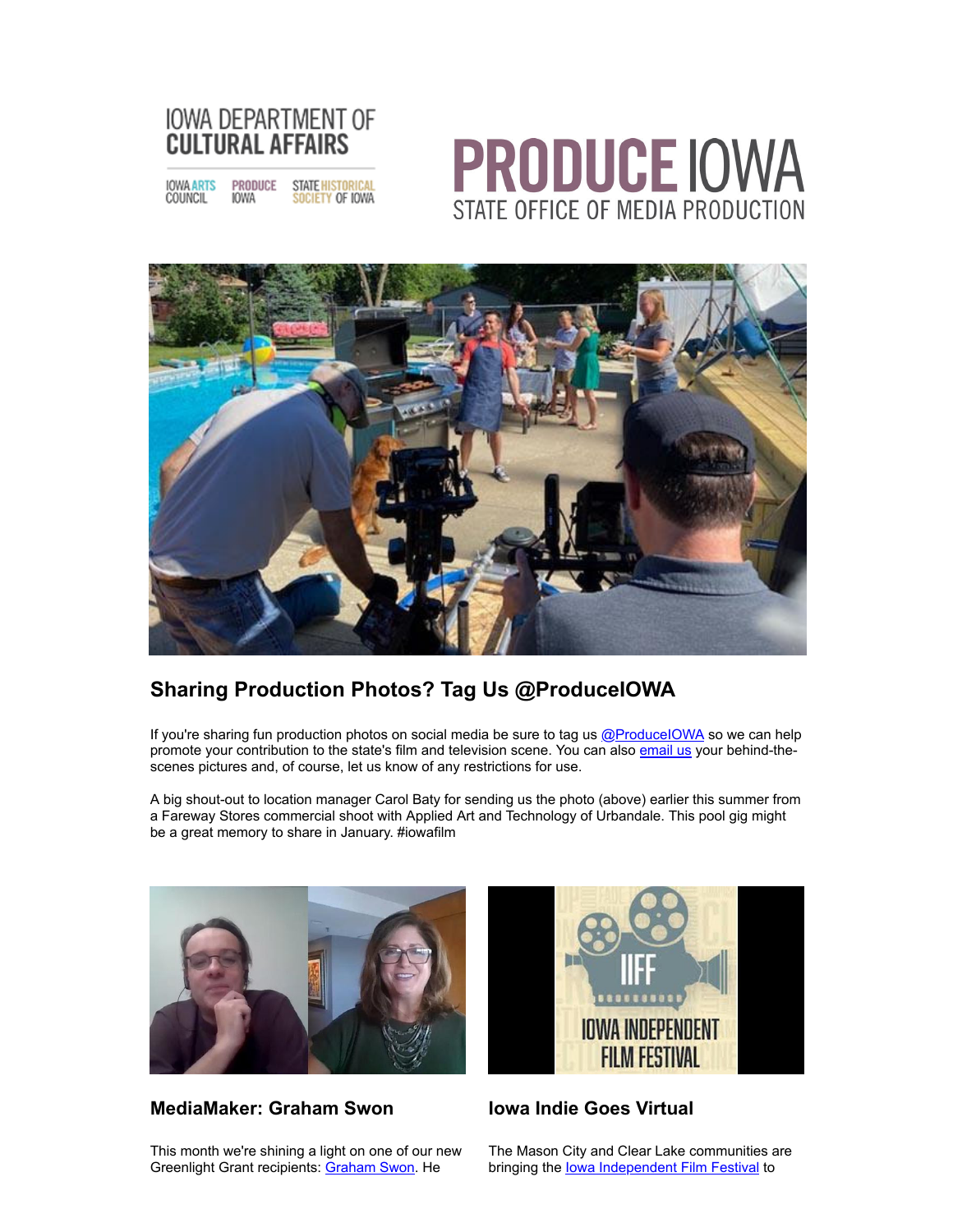was inspired to write the screenplay for his next feature film, "An Evening Song," when he and his wife moved last year from New York City to her hometown of Fairfield. He plans to leverage his **[Greenlight Grant](http://r20.rs6.net/tn.jsp?f=001WUUrEAt8chW-6r0e1hun370sP_YvNfe6j_FtsPD77A0QJQbAFFpEmOmXlATzxu_WpkjhtDXxdualvFmQxhbkMjt5M7mqnnVPyemP14vJ-mi1d3Du4tKMAKQzE7nMsAXj7hCYzc_G91AyMmPeHOaLT3ZKPwxNub4TPm66TiX0lfIO_VP02daZXbqTG_yxHRdfZxUBtMLa1DLIVh1Akht-4A==&c=_tiwQWtejxwIkuVTm2tx86WcwvrgK_rzKngyAj5ieW-GV5He3livNw==&ch=Kf9LO5-3jtZssbHSfegevDtbH-KSqGAmR8oGv6JVnYSc0-I06hX6EA==)** to produce the story, about one couple's intertwined relationships, later this year.

your living rooms next month. The volunteer film board decided to continue the industry trend by making the festival virtual on Sept. 7-13. Tickets will be \$10 with subscriber and early-bird discounts so keep an eye out for details on their website.

#### [GRANT OPPORTUNITIES](http://r20.rs6.net/tn.jsp?f=001WUUrEAt8chW-6r0e1hun370sP_YvNfe6j_FtsPD77A0QJQbAFFpEmAgl0bzPFye_oTGVUXjcMBl0twECq3EcHyBfpftn3Txr33uWt85j6QAEsL6qC0Pm_Z7udc53G86nPKTMK-D56aLAJ4SB5zvaY_mrKWBMHMUpeCmLDCVEyJe5_woWFAEYDpKKjLwiRG9X&c=_tiwQWtejxwIkuVTm2tx86WcwvrgK_rzKngyAj5ieW-GV5He3livNw==&ch=Kf9LO5-3jtZssbHSfegevDtbH-KSqGAmR8oGv6JVnYSc0-I06hX6EA==)

[MORE FILM FESTIVAL INFO](http://r20.rs6.net/tn.jsp?f=001WUUrEAt8chW-6r0e1hun370sP_YvNfe6j_FtsPD77A0QJQbAFFpEmMX39W9gcIlwRbdkcA3YzpCaXazlCK3c4mmzOq40PV9D0c2hoPgK7VIZRCe9m7V7CoRG-FFy4fTQT8VnXeWW768FJ3_nPanUPRkn8FFFXdJnjqLJP68luSI=&c=_tiwQWtejxwIkuVTm2tx86WcwvrgK_rzKngyAj5ieW-GV5He3livNw==&ch=Kf9LO5-3jtZssbHSfegevDtbH-KSqGAmR8oGv6JVnYSc0-I06hX6EA==)



# **MASTER CLASS** collab **Marketing & Distributing Your F**

#### **Red Solo Cup**

Cue Toby Keith: It's an animation party with a red Solo cup! The lowa SOLO FX Project wants you to show off your animation effects and CGI skills. Only requirement is that a red Solo cup be passed from the viewer's left of screen to right in less than 10 seconds. The local filmmaker group will assemble the clips and share the party on social media. Send your mp4/avi/mov file by Aug. 17 to [solofxiowa@gmail.com](mailto:solofxiowa@gmail.com).

#### **Master Marketing & Distribution**

Here's another professional development tip for you: Marketing & Distributing Your Feature Film [with Russell Schwartz, noon-3 p.m. \(Central](http://r20.rs6.net/tn.jsp?f=001WUUrEAt8chW-6r0e1hun370sP_YvNfe6j_FtsPD77A0QJQbAFFpEmAvg5q3eLTPR2lcaPSCU6vnT8AlYqh_bk-Y7Bcruu4tQpgV048QnwW49dmlEp-XEKozaNnXDSyar3q179MFtFy6K_CtcqozbtUH_FltU4fHpJw4UAXQmbhdG9rQ7poDzoyE-qPsXsSAC9SqRsSScGtwGthkJfX1hhfMGXPgDzEOobtA8ca0t7FM=&c=_tiwQWtejxwIkuVTm2tx86WcwvrgK_rzKngyAj5ieW-GV5He3livNw==&ch=Kf9LO5-3jtZssbHSfegevDtbH-KSqGAmR8oGv6JVnYSc0-I06hX6EA==) Daylight Time), Thursday, Aug. 20. Join film marketing pro Russell Schwartz in a live, threehour online master class focused on the practical aspects of distributing and marketing your feature film, as well as the changing landscape in this pandemic world. Register for free from our friends at Sundance.





#### **Suspicious Requests**

Many of you have received texts or emails recently from Five Star Productions. While this company is real, they have been scammed just like some of you. We apologize for any confusion this may have caused. It's also a reminder to be on the lookout for fake job requests that pop up from time to time as scammers exploit website information. Please never give out your Social Security number or bank account information. Some typical signs to look for include: an international company, typos, improper grammar, over-explanation of expectations and requests for personal

#### **New COVID-19 Job Category**

With more media production opening up, a new crew position has emerged to keep sets more safe. The Health Safety Supervisor, or COVID-19 Compliance Officer, can help you enforce 6-foot social distancing, reduce high-touch surfaces, monitor crew health and help troubleshoot logistics. We have created a new listing on our **[Media Production Directory](http://r20.rs6.net/tn.jsp?f=001WUUrEAt8chW-6r0e1hun370sP_YvNfe6j_FtsPD77A0QJQbAFFpEmF8W3XOgqSOb73Wjm6x4tBwZ0BhK6PpTWmUmJP6s270xbHIZJV2_HTyFcXNEvkofkuyVYO-rMtqARwsrXtG07NfAnot6OGMQMZCpEXunRKtnDXxNYYx6ekU=&c=_tiwQWtejxwIkuVTm2tx86WcwvrgK_rzKngyAj5ieW-GV5He3livNw==&ch=Kf9LO5-3jtZssbHSfegevDtbH-KSqGAmR8oGv6JVnYSc0-I06hX6EA==)** for those interested in diversifying their hiring opportunities and for producers looking for help. We also invite you to visit the ["The Safe Way Forward](http://r20.rs6.net/tn.jsp?f=001WUUrEAt8chW-6r0e1hun370sP_YvNfe6j_FtsPD77A0QJQbAFFpEmAvg5q3eLTPRdfvKGHW-BQmKTBgZJVEhB2zgC6fHZgOf2arCbOxMm6Fvl_pBmUNP336MPhD9LQVlI5uR7JTudzCaSXqGosiEnxknQvZBIlqE_6SCFJhc5gAcJHN0LRMn-no_SBgq7rloJ6uF7zsYH117QaEm-8OLlRYbCAO8_s0VvAFrIrvTLrw=&c=_tiwQWtejxwIkuVTm2tx86WcwvrgK_rzKngyAj5ieW-GV5He3livNw==&ch=Kf9LO5-3jtZssbHSfegevDtbH-KSqGAmR8oGv6JVnYSc0-I06hX6EA==)" industry report for more safety information.